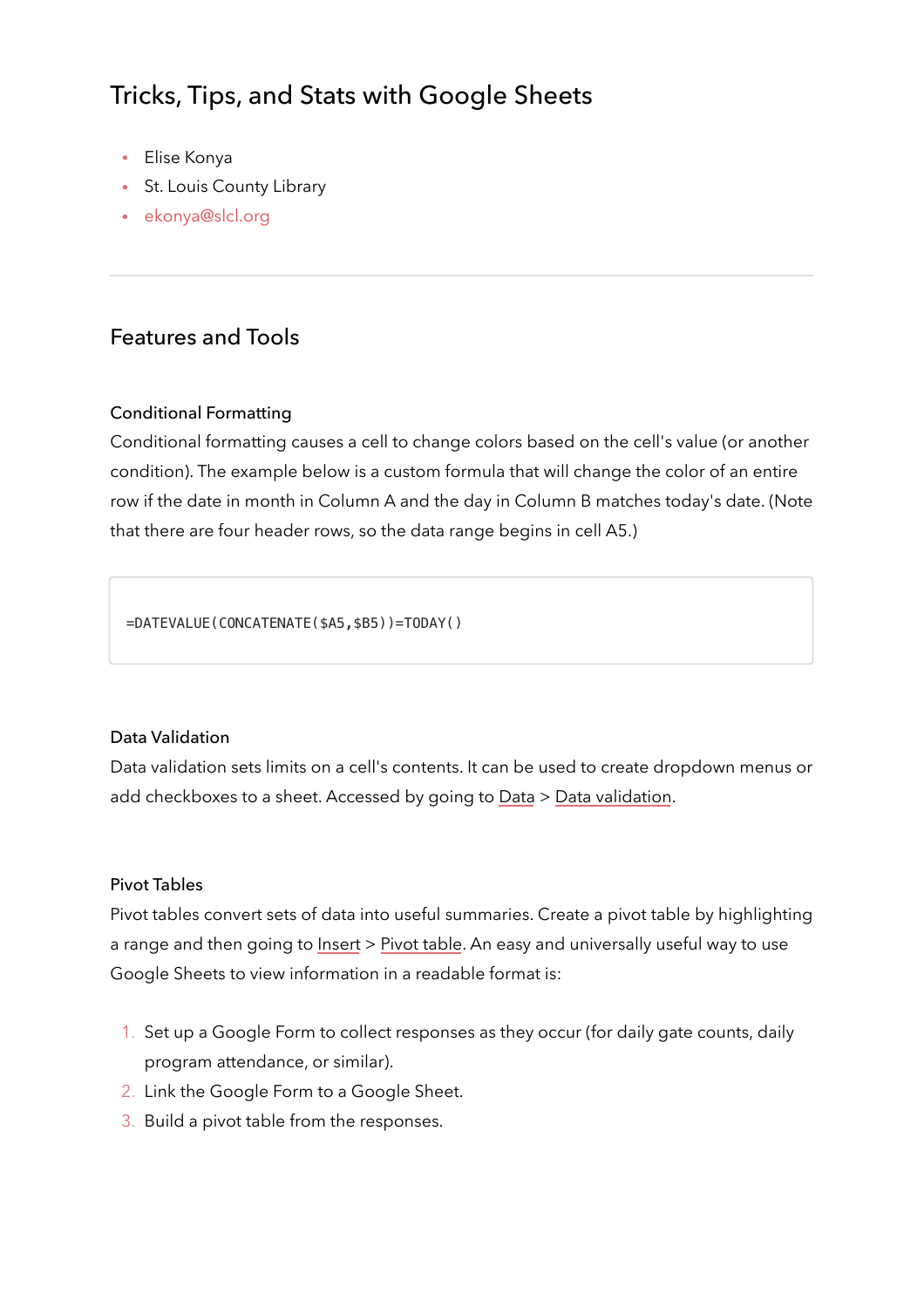## Google Apps Script

JavaScript, but for Google. The Google Apps Script editor can be accessed from within any Google Sheet by going to Extensions > Apps Script. Each function can be assigned a trigger (like "On edit" or "Every hour") that automatically runs the function.

This example will automatically fill in the date in Column B as soon as information is entered in Column D when combined with an "On edit" trigger.

```
function fillDate() {
 var s = SpreadsheetApp.getActiveSheet();
if( s.getName() == "Curbside" ) {
   var r = s.getActiveCell();
   if( r.getColumn() == 4 ) {
     var nextCell = r \cdot \text{offset}(0, -2);
      nextCell.setValue(new Date()).setNumberFormat("MM/dd/yyyy");
    }
 }
}
```
## Useful Functions

#### ARRAYFORMULA

Used to apply a formula down the entire length of a column. Useful for extracting the month, year, and more from a full date for the purpose of creating a pivot table.

This example will first check that the cell in Column A is not blank. If Column A has a value, then the formula takes the date in the same row in Column B and returns only the year.

```
=ARRAYFORMULA({"YEAR";if(A2:A <> "", TEXT(B2:B, "YYYY"), "")})
```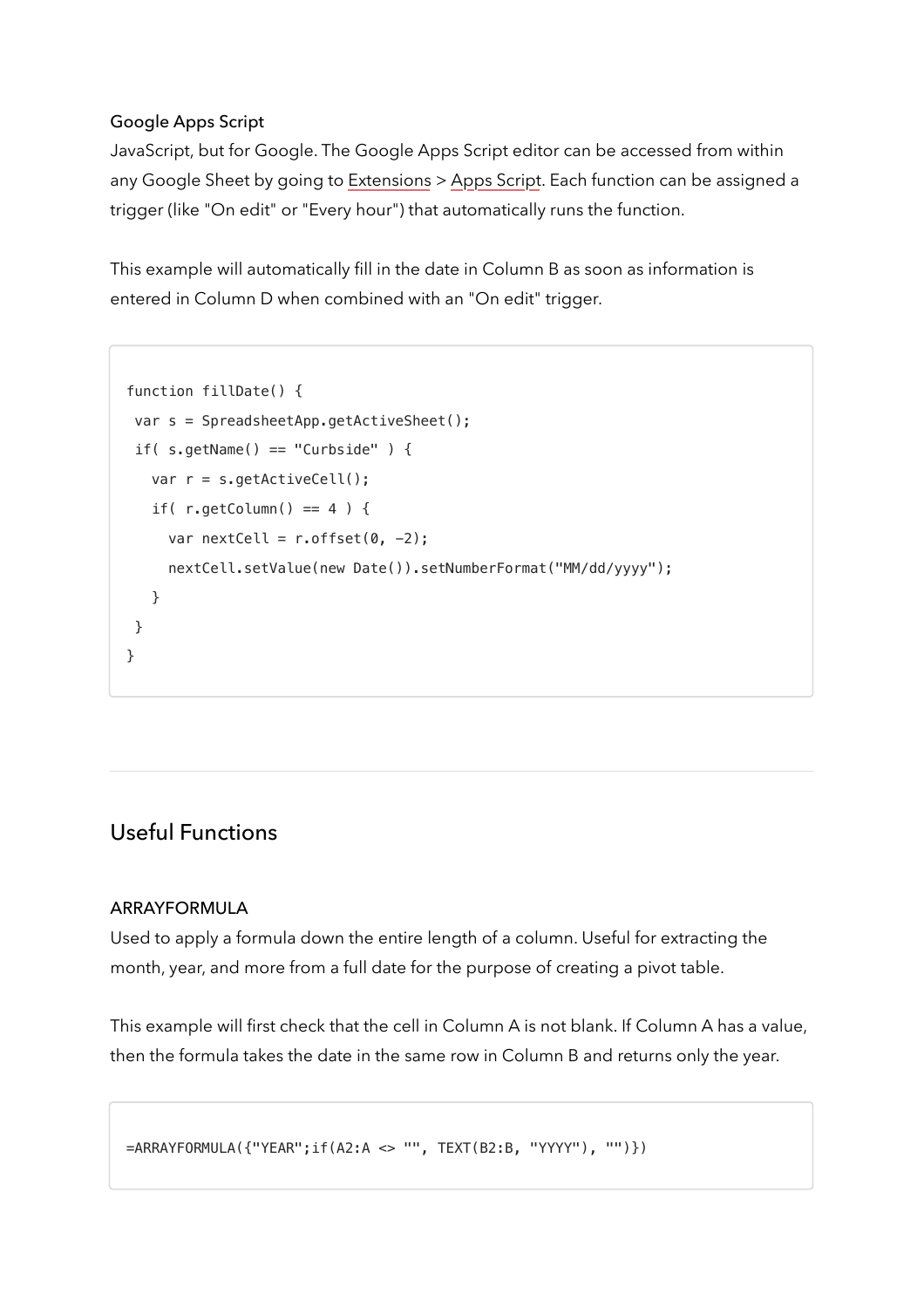#### **DCOUNTA**

Along with its sibling DCOUNT, DCOUNTA counts the number of values that match a set of criteria. For example, a DCOUNTA formula in a spreadsheet that tracks study room use might check each row for values that match a certain month and year, and then count a value like the patron name for each matching entry.

### DGET

Works like DCOUNTA, but instead of counting the number of entries that match the criteria, it instead looks for a single value that matches.

### DSUM

Works like DCOUNTA, but instead of counting the number of entries that match the criteria, it adds values in a specified column. For instance, DSUM could be used to add the number of masks distributed for all rows that match a particular month and year.

The example below looks at another sheet called "Visits" for any rows where the value in the "Year" column matches the value in cell I4 (here a dropdown menu of different years created with data validation). It then adds the numbers in the column called "Patrons" for each matching entry.

=DSUM(Circulation!A:D,"Circulation",{{"Year";I4}})

#### INDIRECT

Converts a string into a cell reference. Can be used to allow a cell to reference itself or to reference another cell in relation to itself. The example below references a cell one row above the cell where the formula sits.

=OFFSET(INDIRECT("RC",FALSE),-1,0)